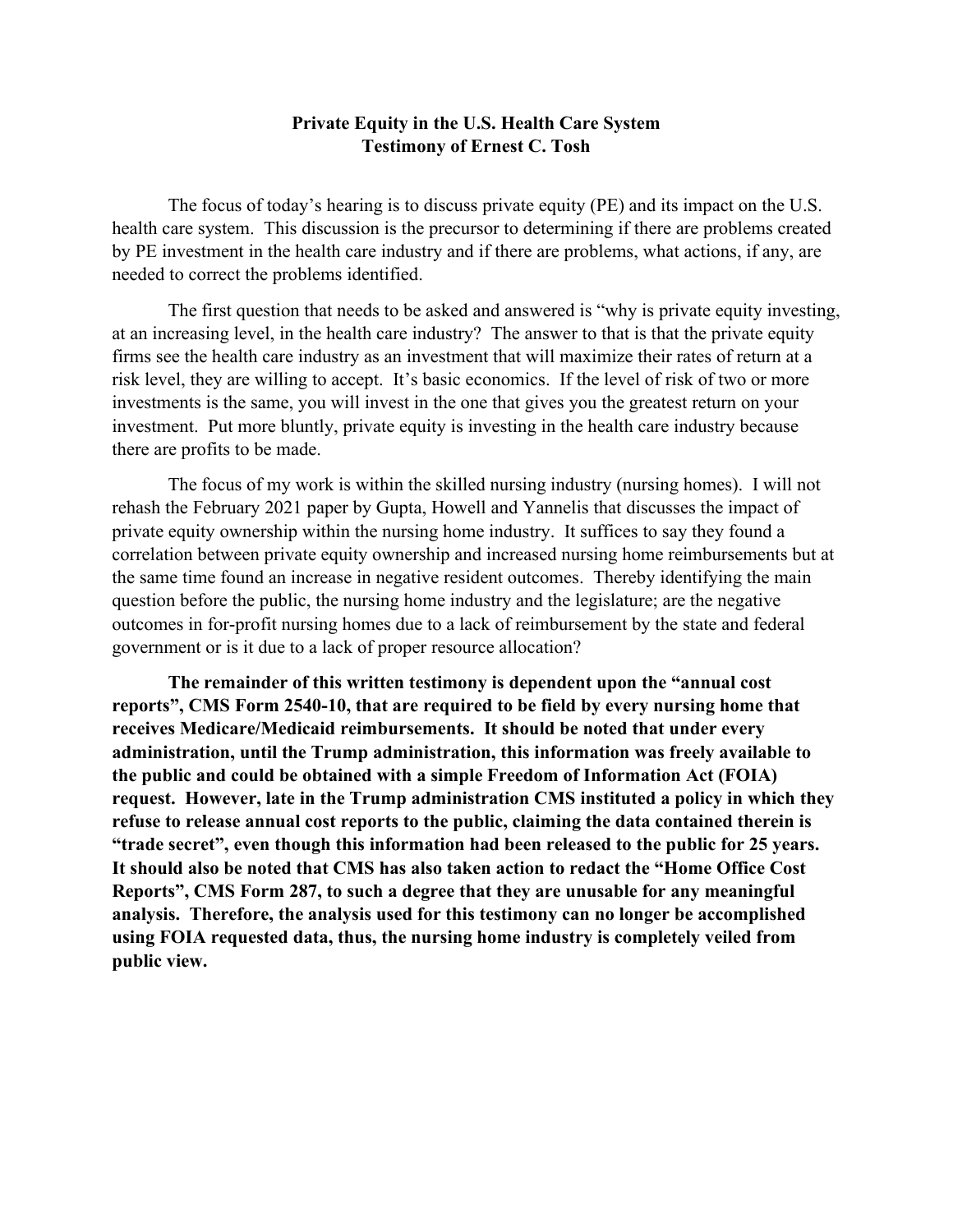### **Financial Information for Individual Nursing Homes**

Since 1996 CMS has required all nursing homes to file annual cost reports. The cost reports are known as CMS Form 2540-96 and 2540-10. The "-96" form was in effect from 1996 until it was modified in 2010 and the new form, "-10" was adopted for use in 2011 and has been the form nursing homes have filed for the past decade. The annual cost report collects financial data from the individual facility and with the "-10" version also collects staffing information.

On the surface the financial information appears to be useful, until one realizes the financial picture of a single facility can be highly manipulated if it is within a chain of nursing homes that also contains multiple related corporations.

## *Income Statement*

The income statement is also known as a "profit or loss statement". It contains the facilities revenues and expenses during a particular period. The "bottom line" is "net income". Net Income = Total Revenue – Total Expenses.

The following is an income statement from a skilled nursing facility (nursing home) in Georgia. From the CMS annual cost report, it appears as though this facility lost money all three years. Losing a total of \$688,000 between July 2016 and June 2018.

| <b>Income Statement</b>                                         |                       |                                             |             |
|-----------------------------------------------------------------|-----------------------|---------------------------------------------|-------------|
|                                                                 | 7-1-2016 to 6-30-2017 | 7-1-2017 to 6-30-2018 7-1-2018 to 6-30-2019 |             |
| <b>Total Patient Revenues</b>                                   | 8,935,526             | 8,900,835                                   | 9,606,721   |
| Less: contractual allowances for discounts on patients accounts | 2,026,100             | 2,028,967                                   | 1,961,616   |
| Net Patient Revenues                                            | 6,909,426             | 6,871,868                                   | 7,645,105   |
| Less: Total operating expenses                                  | 6,974,591             | 7,294,462                                   | 7,901,782   |
| Net Income from services to patients                            | (65, 165)             | (422, 594)                                  | (256, 677)  |
| Other Income:                                                   |                       |                                             |             |
| Contributions, donations, bequests                              | $\mathbf 0$           | $\mathbf 0$                                 | $\mathbf 0$ |
| Income from investments                                         | 5                     | (5)                                         | 4           |
| Revenues from communications (telephone & internet)             | $\mathbf 0$           | $\mathbf 0$                                 | 0           |
| Revenue from television and radio service                       | $\Omega$              | $\mathbf 0$                                 | $\Omega$    |
| <b>Purchase Discounts</b>                                       | $\Omega$              | $\mathbf 0$                                 | 0           |
| Rebates and refunds of expenses                                 | $\mathbf 0$           | $\mathbf 0$                                 | 0           |
| Parking lot receipts                                            | $\mathbf 0$           | $\mathbf 0$                                 | 0           |
| Revenue from laundry and linen service                          | $\Omega$              | $\Omega$                                    | 0           |
| Revenue from meals sold to employees and guests                 | 3.884                 | 2.206                                       | 1.765       |
| Revenue from rental of living quarters                          | $\mathbf 0$           | $\mathbf 0$                                 | 0           |
| Revenue from sale of medical and surgical supplies              | $\mathbf 0$           | 0                                           | 0           |
| Revenue from sale of drugs to other then patients               | $\mathbf 0$           | $\mathbf 0$                                 | 0           |
| Revenue from sale of medical records                            | $\mathbf 0$           | $\mathbf 0$                                 | 0           |
| Tuition                                                         | $\mathbf 0$           | $\mathbf 0$                                 | 0           |
| Revenue from gifts, flowers, coffee shops                       | $\mathbf 0$           | $\Omega$                                    | 0           |
| Rental of vending machines                                      | 627                   | 710                                         | 182         |
| Rental of skilled nursing space                                 | 0                     | 0                                           | 0           |
| Governmental appropriations                                     | $\Omega$              | $\Omega$                                    | $\Omega$    |
| Other Income - Other                                            | 819                   | 598                                         | 379         |
| <b>Total Other Income</b>                                       | 11.000                | 10,995                                      | 33,963      |
|                                                                 |                       |                                             |             |
| Total                                                           | (54, 165)             | (419, 085)                                  | (254, 347)  |
| Other Expenses                                                  | $\Omega$              | $\Omega$                                    | 0           |
|                                                                 | $\mathbf 0$           | $\mathbf 0$                                 | 0           |
|                                                                 | 0                     | $\mathbf 0$                                 | 0           |
| Total other expenses                                            | $\Omega$              | $\Omega$                                    | $\Omega$    |
| <b>Net Income</b>                                               | (54, 165)             | (411, 599)                                  | (222, 714)  |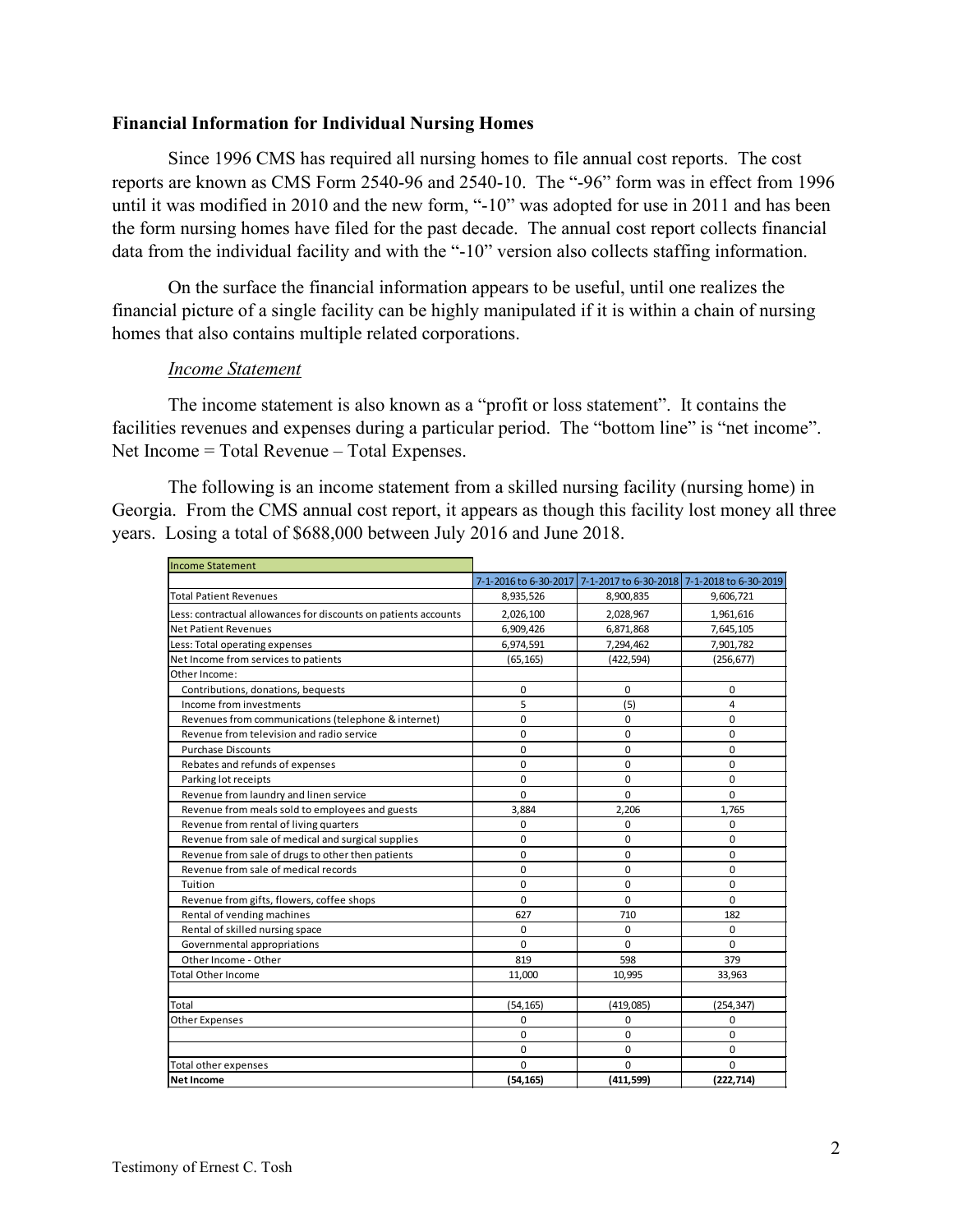#### *Balance Sheets*

The balance sheet is a financial document that is a statement of the assets, liabilities and capital of a business at a particular point in time. It's a snapshot of these balances as of a particular day.

The following are the balance sheets for the same facility in Georgia. This facility has no land, no building, less than \$40,000 in cash, with its only real asset being it's accounts receivable (i.e. payments due to it from Medicare/Medicaid/Insurance companies). Its liabilities are basically the current amounts owed to its employees for the last pay period. There are no shortterm loans, no mortgages, no long-term loans, no loans from owners and apparently no line of credit.

It is somewhat perplexing that a facility that is grossing almost \$7,000,000 per year has virtually no assets and no liabilities.

| <b>Current Assets</b>                        |            |                                                                   |            |
|----------------------------------------------|------------|-------------------------------------------------------------------|------------|
|                                              |            | 7-1-2016 to 6-30-2017 7-1-2017 to 6-30-2018 7-1-2018 to 6-30-2019 |            |
| Cash on Hand                                 | 33,533     | 35,842                                                            | 38,932     |
| <b>Temporary Investments</b>                 | 0          | 0                                                                 | 0          |
| Notes receivable                             | 0          | $\mathbf 0$                                                       | n          |
| <b>Accounts Receivable</b>                   | 973,028    | 1,043,710                                                         | 929,766    |
| <b>Other Receivables</b>                     | 2,275,756  | 1,909,549                                                         | 1,053,444  |
| Less: Allowances for uncollectable notes and |            |                                                                   |            |
| accounts receivable                          | (466, 610) | (561,077)                                                         | (196, 469) |
| Inventory                                    | 0          | $\Omega$                                                          | Ω          |
| <b>Prepaid Expenses</b>                      | 14,505     | 20.844                                                            | 16.010     |
| <b>Other Current Assets</b>                  | 0          | $\Omega$                                                          | n          |
| Due from other funds                         | $\Omega$   | $\Omega$                                                          | O          |
| <b>Total Current Assets</b>                  | 2,830,212  | 2,448,868                                                         | 1,841,683  |

| <b>Fixed Assets</b>            |                       |             |                                             |
|--------------------------------|-----------------------|-------------|---------------------------------------------|
|                                | 7-1-2016 to 6-30-2017 |             | 7-1-2017 to 6-30-2018 7-1-2018 to 6-30-2019 |
| Land                           | 0                     | 0           | 0                                           |
| Land Improvements              | 0                     | $\mathbf 0$ | 0                                           |
| Less: Accumulated Depreciation | 0                     | $\Omega$    | $\Omega$                                    |
| <b>Buildings</b>               | $\Omega$              | $\Omega$    | 0                                           |
| Less: Accumulated Depreciation | 0                     | $\mathbf 0$ | 0                                           |
| Leasehold Improvements         | 283,000               | 317,500     | 795,003                                     |
| Less: Accumulated Depreciation | (137, 212)            | (153, 318)  | (187, 230)                                  |
| <b>Fixed Equipment</b>         | 256,093               | 256,093     | 303,474                                     |
| Less: Accumulated Depreciation | (201, 862)            | (218, 759)  | (235, 025)                                  |
| <b>Automobiles and Trucks</b>  | 58,698                | 58,698      | 58,698                                      |
| Less: Accumulated Depreciation | (58,698)              | (58,698)    | (58, 698)                                   |
| Major Movable Equipment        | 387,375               | 387,375     | 578,122                                     |
| Less: Accumulated Depreciation | (373,679)             | (378, 820)  | (418, 920)                                  |
| Minor Equipment Depreciable    | 0                     | $\mathbf 0$ | 0                                           |
| Minor equipment nondepreciable | $\Omega$              | $\Omega$    | $\Omega$                                    |
| <b>Other Fixed Assets</b>      | 81,881                | 129,384     | (11, 268)                                   |
|                                |                       |             |                                             |
| <b>Total Fixed Assets</b>      | 295,596               | 339,455     | 824,156                                     |

| <b>Other Assets</b>       |           |                                                                   |           |
|---------------------------|-----------|-------------------------------------------------------------------|-----------|
|                           |           | 7-1-2016 to 6-30-2017 7-1-2017 to 6-30-2018 7-1-2018 to 6-30-2019 |           |
| Investments               |           |                                                                   |           |
| Deposits on leases        |           |                                                                   |           |
| Due from owners/officers  |           |                                                                   |           |
| Other assets              |           |                                                                   | 6,825     |
|                           |           |                                                                   |           |
| <b>Total Other Assets</b> |           |                                                                   | 6,825     |
|                           |           |                                                                   |           |
| <b>Total Assets</b>       | 3,125,808 | 2,788,323                                                         | 2,672,664 |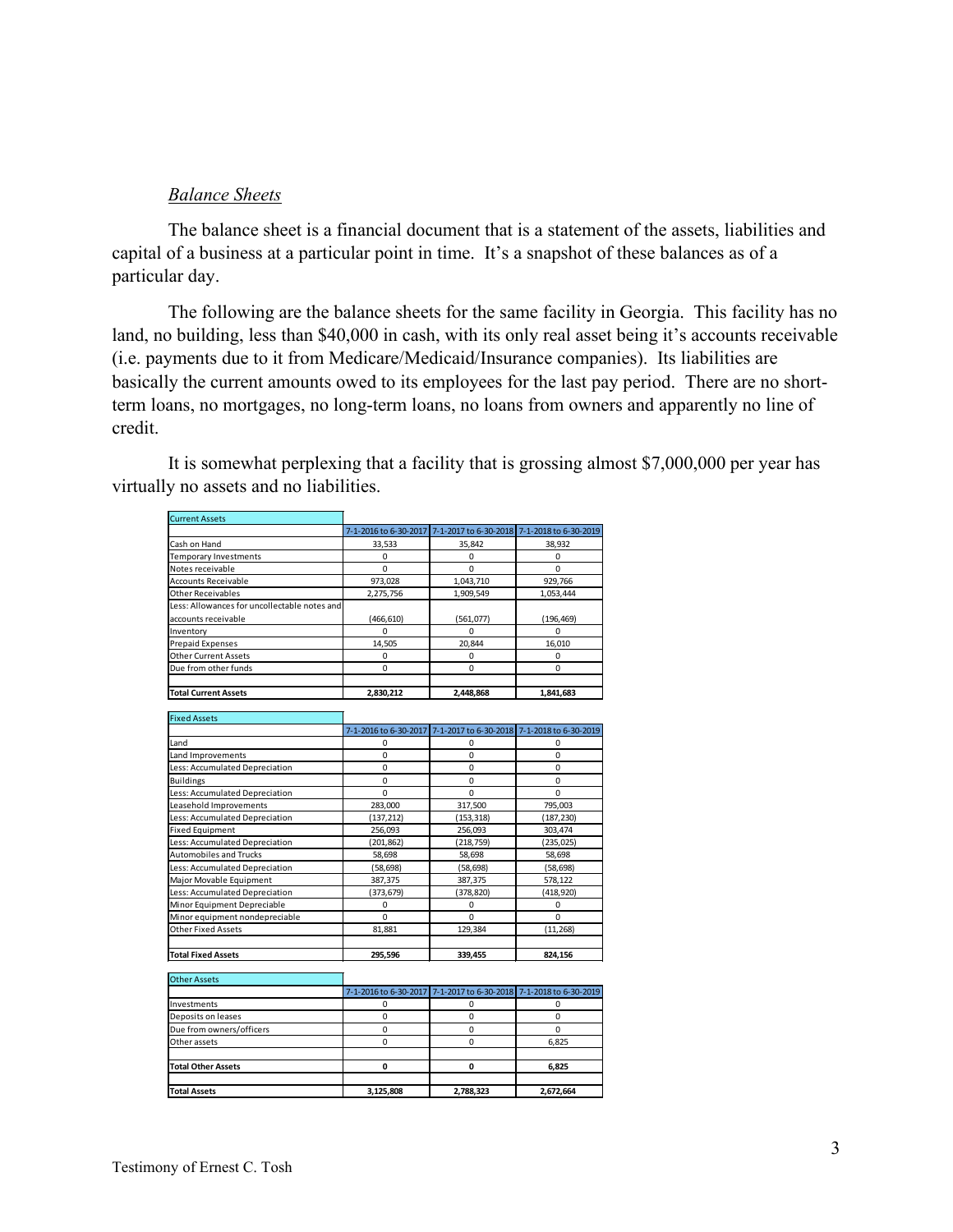| <b>Current Liabilities</b>       |                       |         |                                             |
|----------------------------------|-----------------------|---------|---------------------------------------------|
|                                  | 7-1-2016 to 6-30-2017 |         | 7-1-2017 to 6-30-2018 7-1-2018 to 6-30-2019 |
| <b>Accounts Payable</b>          | 155,814               | 157,855 | 456,692                                     |
| Salaries, Wages & Fees Payable   | 283,554               | 274,765 | 296,226                                     |
| Payroll Taxes Payable            | 3,325                 | 2,614   | 2,307                                       |
| Notes and Loans Payable          |                       | 0       |                                             |
| Deferred Income                  |                       | 0       |                                             |
| <b>Accelerated Payments</b>      |                       | 0       |                                             |
| Due to Other Funds               |                       | 0       |                                             |
| <b>Other Current Liabilities</b> | 199,219               | 283,964 | 72,283                                      |
|                                  |                       |         |                                             |
| <b>Total Current Liabilities</b> | 641,912               | 719,198 | 827,508                                     |

| Long Term Liabilities        |                                                                   |  |
|------------------------------|-------------------------------------------------------------------|--|
|                              | 7-1-2016 to 6-30-2017 7-1-2017 to 6-30-2018 7-1-2018 to 6-30-2019 |  |
| Mortgage Payable             |                                                                   |  |
| Notes Payable                |                                                                   |  |
| Unsecured Loans              |                                                                   |  |
| Loans from Owners            |                                                                   |  |
| Other Long Term Liability    |                                                                   |  |
| Other (specify)              |                                                                   |  |
|                              |                                                                   |  |
| <b>Total Long Term Liab.</b> |                                                                   |  |
|                              |                                                                   |  |

| <b>Total Liabilities</b> | 641,912 | 719.198 | 827.508<br>~ |
|--------------------------|---------|---------|--------------|
|                          |         |         |              |

| Capital Accounts                       |           |                                                                   |           |
|----------------------------------------|-----------|-------------------------------------------------------------------|-----------|
|                                        |           | 7-1-2016 to 6-30-2017 7-1-2017 to 6-30-2018 7-1-2018 to 6-30-2019 |           |
| <b>General Fund Balance</b>            | 2,483,896 | 2,069,125                                                         | 1,845,156 |
| Specific Purpose Fund                  |           |                                                                   |           |
| Donor Created Endowment - Restricted   |           |                                                                   |           |
| Donor Created Endowment - Unrestricted |           |                                                                   |           |
| Governing Body Created Endowment       |           |                                                                   |           |
| Plant Fund Balance - invested in plant |           |                                                                   |           |
| Plant Fund Balance - reserve           |           |                                                                   |           |
|                                        |           |                                                                   |           |
| <b>Total Fund Balances</b>             | 2,483,896 | 2,069,125                                                         | 1,845,156 |

|                                            | <u>17-1-2016 to 6-30-201717-1-2017 to 6-30-201817-1-2018 to 6-30-20191</u> |           |           |
|--------------------------------------------|----------------------------------------------------------------------------|-----------|-----------|
| <b>Total Liabilities And Fund Balances</b> | 3.125.808                                                                  | 2,788,323 | 2.672.664 |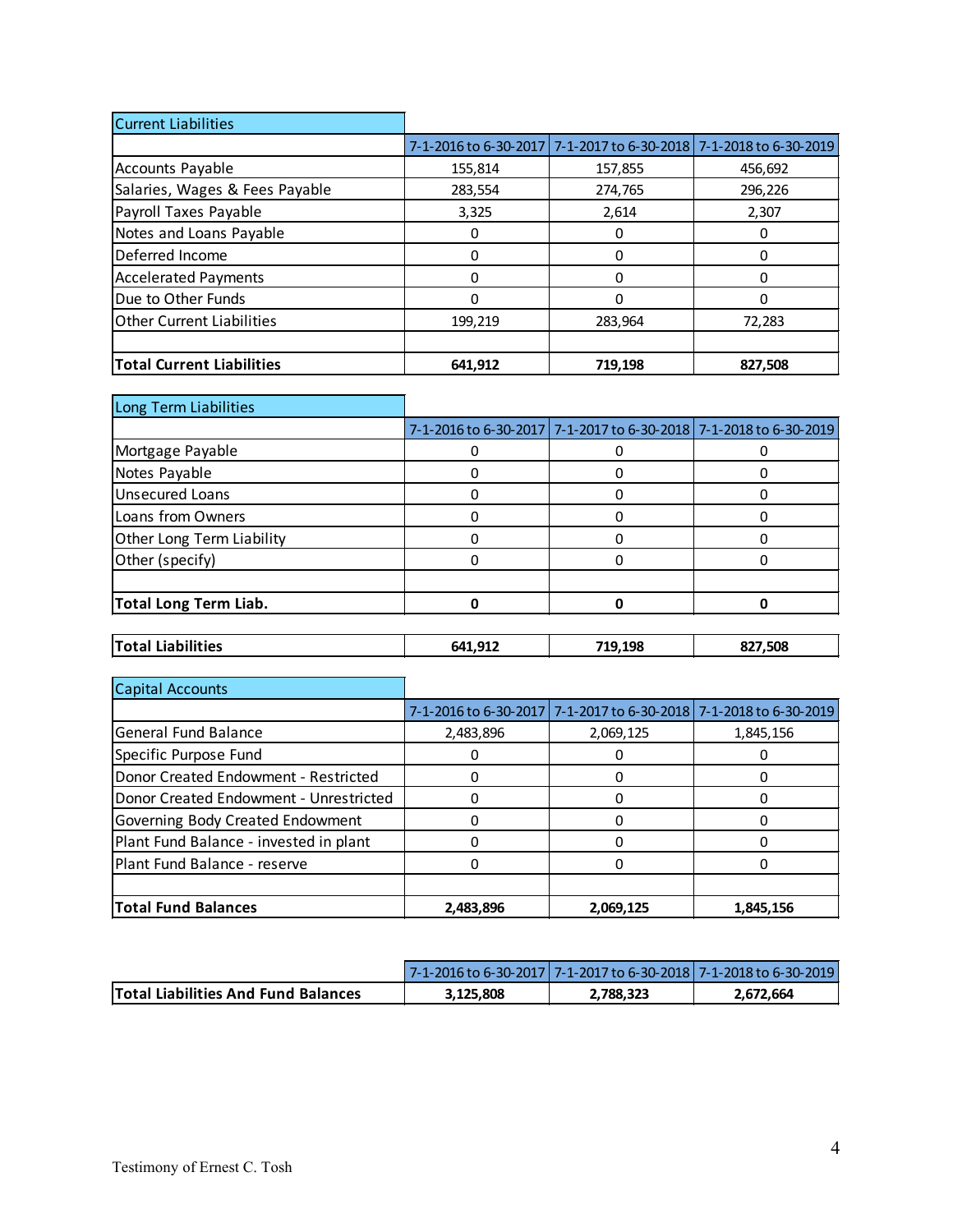## *Related Parties*

The unusual nature of this facility's finances comes down to the basic question of where are its assets and liabilities and why does it continue to operate as an ongoing business if it is losing money every year?

The answer is that it is part of a nursing home chain with several related parties. A related party is a company that has shared ownership with the nursing home, or one company controls the other company. An example of this would be a situation where an individual (Mr. Smith) owns a nursing home and owns the pharmacy that sells the prescription drugs to the nursing home. The nursing home and the pharmacy are "related parties" due to them having shared ownership; Mr. Smith owns both.

Related parties can be used to manipulate the income statement. This is accomplished by overpaying the related parties for the services they provide thereby siphoning profits from the nursing home. By overpaying the related parties, the chain can make it appear as though the facility is losing money, while hiding the profits in completely opaque related parties.

The related party data collected from the Georgia facility is shown below. Unfortunately, the CMS 2540-10 only collects a maximum of twenty-five related party transactions. This facility has so many related parties that it was unable to list them all on the form. This is only evident if one adds up each of the columns and realizes the totals are significantly more than the sum for the columns, meaning there are more transactions included in the "totals" then are included on the page. The total for the third column "Over / Under Pmt" displays an overpayment to related parties by \$398,000. This means that the total expenses used to calculate the facility's income on the income statement was overstated by \$398,000, thereby driving down the facility's profit that year by \$398,000. And that's if the costs reported in the first column "Allowable Cost" is accurate. There is no way for CMS or the public to audit these numbers currently.

There is no financial reporting currently required for related parties and there is no requirement that the parent company file audited consolidated financial statements, so there is no way for the public to determine if this chain is profitable or not. What we are left with are individual facility financial reports that can be easily manipulated by chains who are intent on obscuring their activities.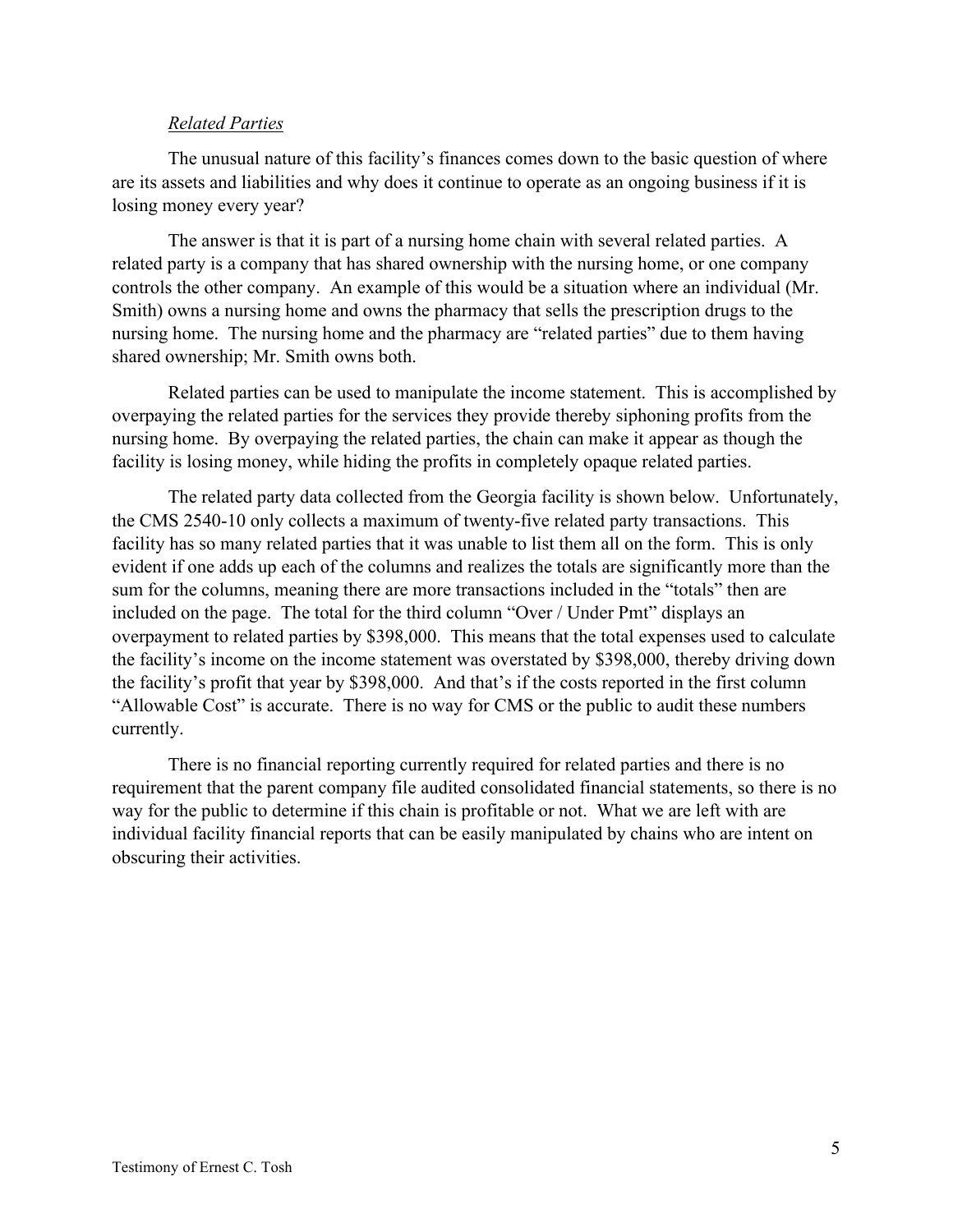| <b>Payments to Related Parties</b> |                       |                |                  |
|------------------------------------|-----------------------|----------------|------------------|
|                                    | 7-1-2017 to 6-30-2018 |                |                  |
|                                    | Allowable Cost        | Payment        | Over / Under Pmt |
| <b>FACILITY LEASE</b>              | 268,597               | 502,020        | 233,423          |
| HOME OFFICE - CAPITAL RELATED      | 32,356                | 0              | (32, 356)        |
| HOME OFFICE - ADMIN DIRECT         | 68,146                | $\overline{0}$ | (68, 146)        |
| HOME OFFICE - POOLED COST          | 219,100               | 416,413        | 197,313          |
| PH COLLECTIONS                     | 566                   | 35             | (531)            |
| PH CONSULTING - NURSING            | 91,548                | 140,255        | 48,707           |
| PH CONSULTING - NURSING ADMIN      | 0                     | 5,777          | 5,777            |
| PH CONSULTING - DIETARY            | 18,985                | 24,299         | 5,314            |
| PH CONSULTING - ADMINISTRATION     | 4,890                 | $\overline{0}$ | (4,890)          |
| PH PHARMACY - PHARM CONSULTANT     | 26,898                | 21,600         | (5, 298)         |
| PH PHARMACY - MED RECORDS CONSULT  | 5,845                 | 4,116          | (1, 729)         |
| PH MEDICAL - CAPITAL RELATED       | $\mathbf 0$           | 0              | $\mathbf 0$      |
| PH MEDICAL - ADMINISTRATION        | 7,201                 | 7,848          | 647              |
| PH MEDICAL - MAINTENANCE           | 38,407                | 41,856         | 3,449            |
| PH MEDICAL - LAUNDRY               | 20,585                | 22,433         | 1,848            |
| PH MEDICAL - HOUSEKEEPING          | 27,438                | 29,902         | 2,464            |
| PH MEDICAL - DIETARY               | 58,491                | 63,743         | 5,252            |
| PH MEDICAL - NURSING ADMIN         | $\mathbf 0$           | 0              | $\mathbf 0$      |
| PH MEDICAL - MEDICAL RECORDS       | 2,120                 | 2,311          | 191              |
| PH MEDICAL- SOCIAL SERVICE         | $\mathbf 0$           | $\overline{0}$ | $\mathbf 0$      |
| PH MEDICAL - ACTIVITIES            | 775                   | 845            | 70               |
| PH MEDICAL - NURSING               | 133,855               | 145,875        | 12,020           |
| PH MEDICAL - RADIOLOGY             | 0                     | 0              | $\mathbf 0$      |
| PH MEDICAL- OXYGEN THERAPY         | 0                     | 0              | $\mathbf 0$      |
| PH MEDICAL - PHYSICAL THERAPY      | 7,326                 | 7,984          | 658              |
| <b>Total</b>                       | 1,514,230             | 1,912,275      | 398,045          |

Related parties can also be used to manipulate balance sheets by holding assets and liabilities in related parties, away from the nursing home. An example of this is the use of a real estate holding company that holds the building and land as well as the mortgage on the property. The real estate and mortgages are therefore assets and liabilities of the related party, not the nursing home, once again being obscured from public view.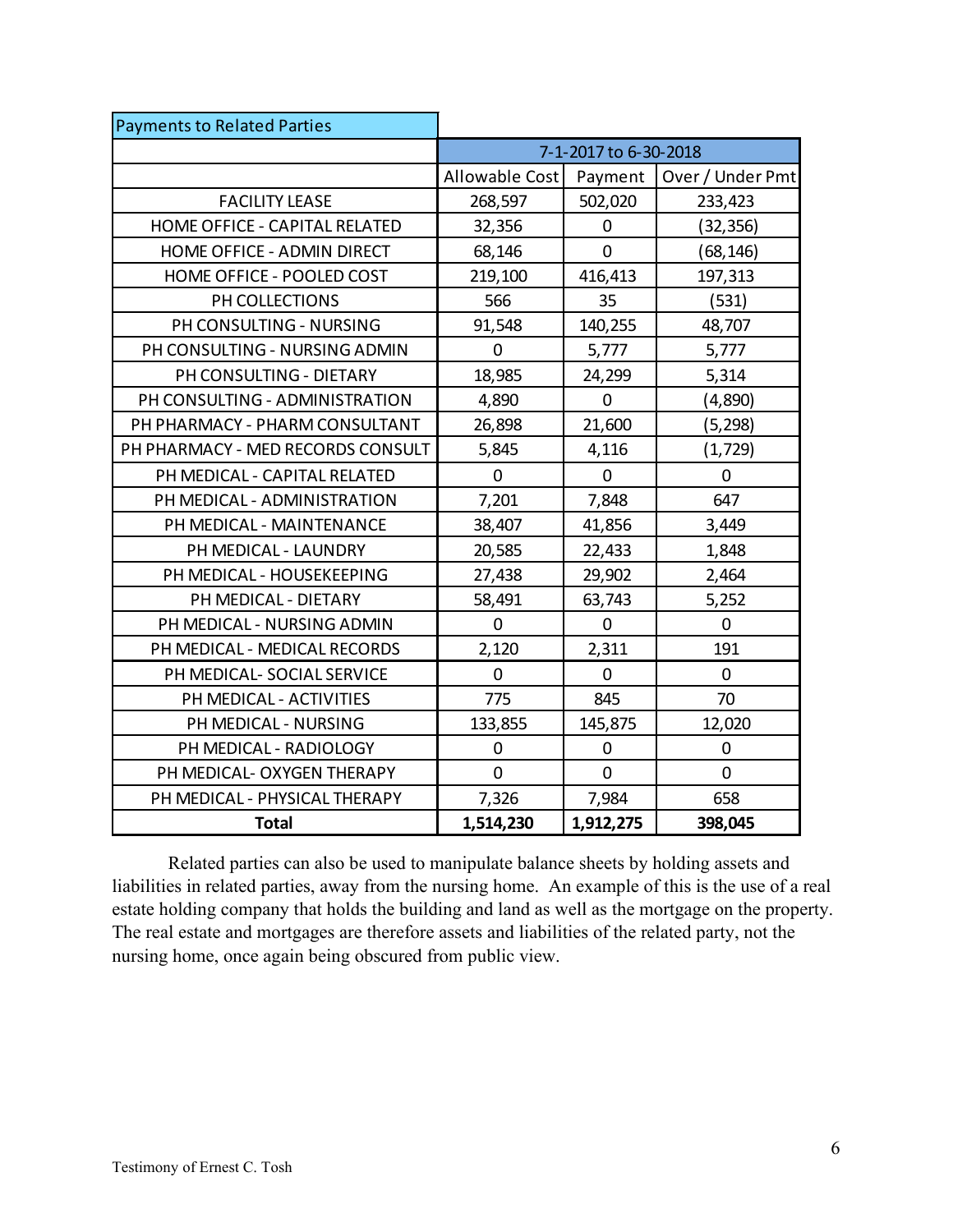# **Structure of a Nursing Home Chain**

When most individuals imagine the structure of a nursing home chain, they probably think of a very shallow, very unsophisticated structure such as this two-layer structure.



Unfortunately, this is not the structure of most for-profit facilities as this structure does not account for the use of related parties. A for-profit nursing home may contract with more than a dozen related parties and has a structure that looks more like a spider.



**Nursing Home with Related Parties**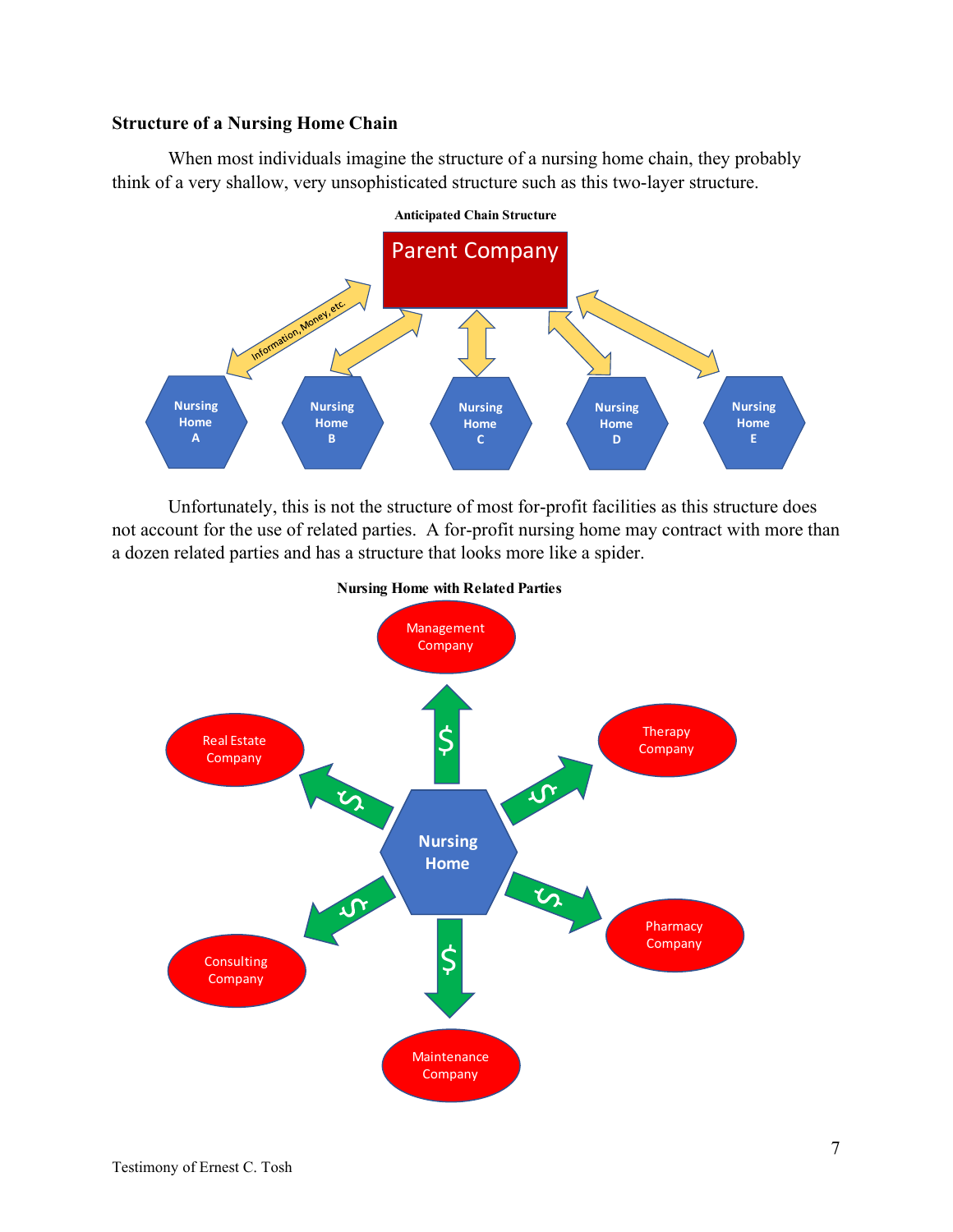The diagram above is a pictorial representation of the financial information collected by CMS Form 2540-10 (annual cost report). It reports the income and balance sheet information after the nursing home has interacted with its related parties. We will have a balance sheet that contains no assets, other than accounts receivable, and an income statement that may have been manipulated to show lower profits, possibly even financial losses, due to overpayment of related parties. The public can not determine the profitability of the related parties or the parent corporation under the current reporting rules.

The use of related parties makes the structure of the chain much more complicated as there can be dozens of facilities, each with a separate related party real estate holding company. There are many nursing home chains that have more than a hundred related companies within the umbrella of the corporate parent. In the simple example below, using only five nursing homes, there are fifteen companies within the corporate structure.



**Corporate Structure with Related Parties**

The use of related parties allows the chains to file cost reports for a single facility that may show that it is losing money but this may be due to fact that the profits are being siphoned out of the facility with the use of related party transactions. Likewise, the same facility can be made to appear as if it has no assets by holding all the major assets in related parties and leasing them back to the nursing home. Examples of this would be the real estate holding company and an equipment company that owns all the beds, furniture, lifts, etc. and leases them to the nursing home.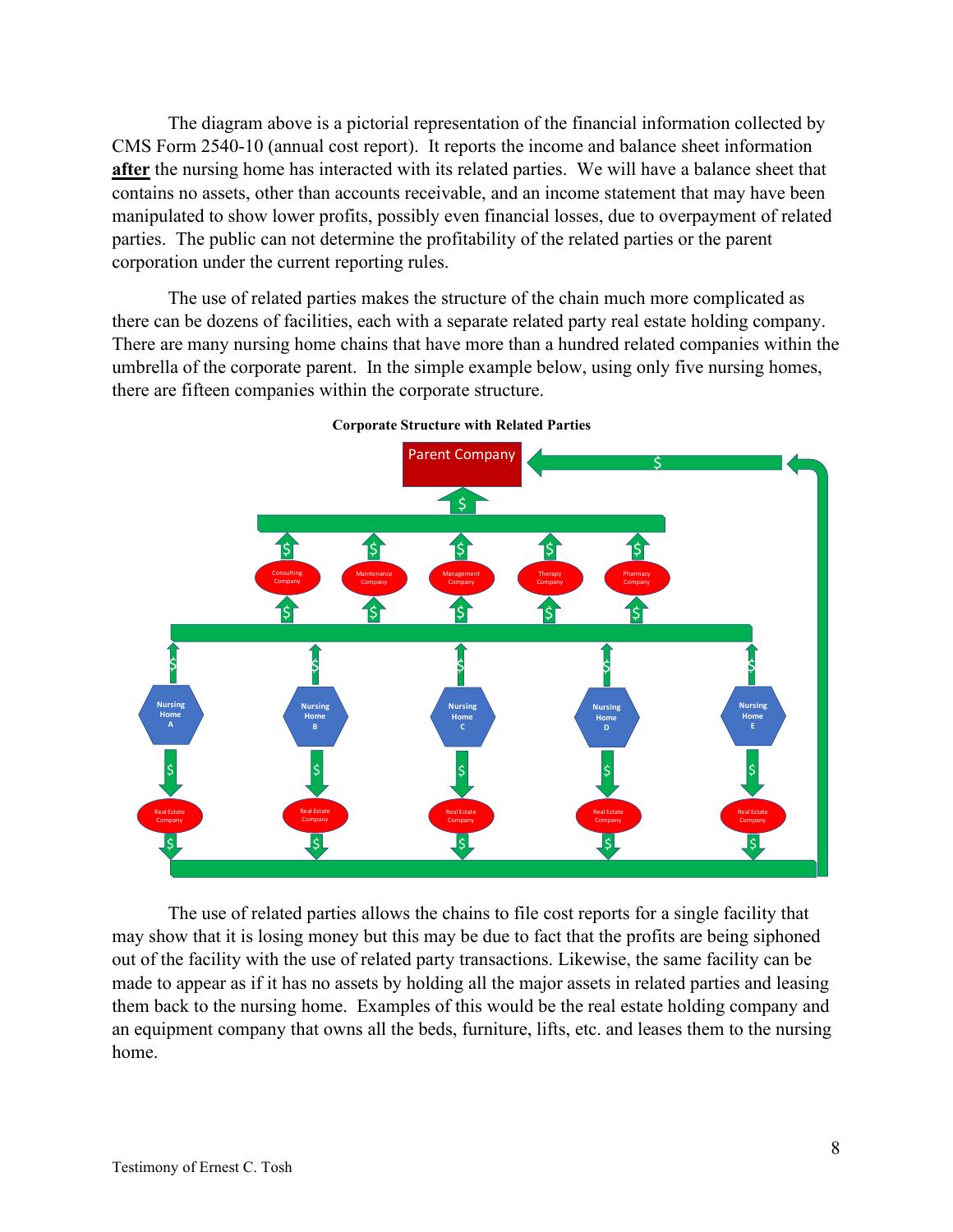Currently there is no transparency when it comes to determining profitability within the nursing home industry. There is no way for the public, or the legislature, to determine which nursing homes are making a profit. There is no way to determine how much, if any, profit is being made by the parent company or how much the ownership of the chain is profiting.



**No Transparency as to Profitability**

# **Private Equity – What's the problem?**

Private equity firms have entered the nursing home industry to make a profit. They have not entered the industry to conduct charity work. We know from recent academic studies that private equity owned chains have a higher incident of negative outcomes for the residents. The two questions that immediately come to mind are "why is this the case?" and "how do we fix it?".

Academic article after academic article, for the past twenty years, have reiterated the fact that staffing levels in nursing homes drive the outcomes. Staff higher and negative outcomes should decrease; staff lower and negative outcomes will probably increase. From the staffing information that is publicly available it is apparent that for-profit nursing homes are staffed lower than non-profit nursing homes and therefore have a higher incident of negative outcomes. It